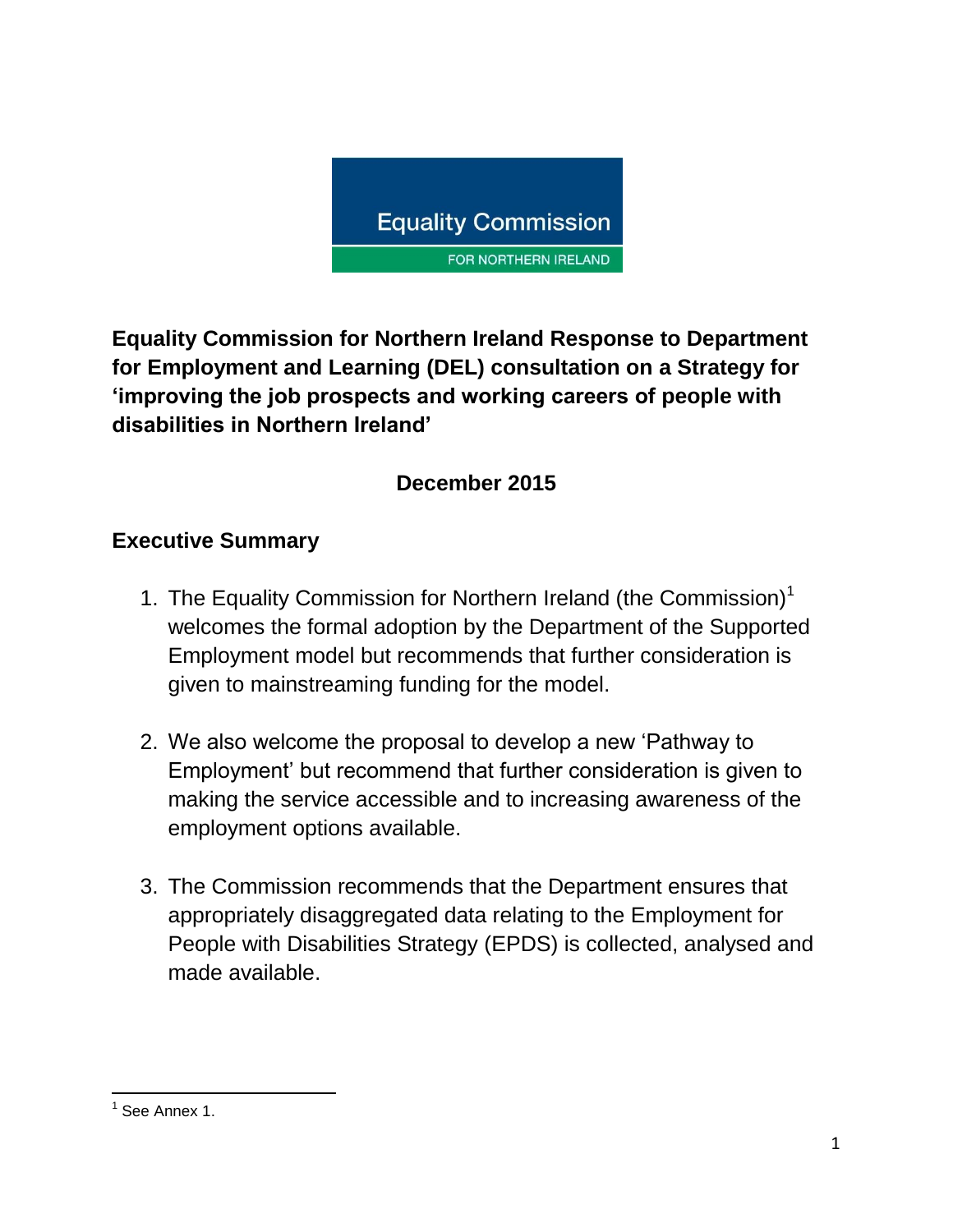- 4. We welcome the commitment in the draft EPDS to 'considering flexibilities within existing programmes and services that would support disabled people in part-time employment.
- 5. We also welcome the opportunity to continue to work in partnership with the Department, the Northern Ireland Union of Supported Employment (NIUSE) and sector-specific employers to promote positive action to secure and facilitate the employment of disabled people.
- 6. The Commission recommends that representation of disabled people in the Disability Stakeholder Forum should be given further consideration by the Department with a view to ensuring that the multiple identities of persons with disabilities are better reflected and that the risk of tokenism is avoided.
- 7. The Commission wishes to draw attention to the need for wider issues with the potential to impact on the employment of persons with disabilities, such as legal redress against discrimination and accessible transport, to be addressed in the context of a whole of Government approach facilitated by an effective overarching Disability Strategy.

# **Introduction**

- 8. The Equality Commission for Northern Ireland welcomes the opportunity to respond to the Departments' consultation on a Strategy for 'improving the job prospects and working careers of people with disabilities in Northern Ireland' (the Employment for People with Disabilities Strategy)(EPDS)
- 9. The Commission acknowledges the aim of the policy, 'To directly assist disabled people to find, sustain and progress within paid employment; or to start up a business by providing comprehensive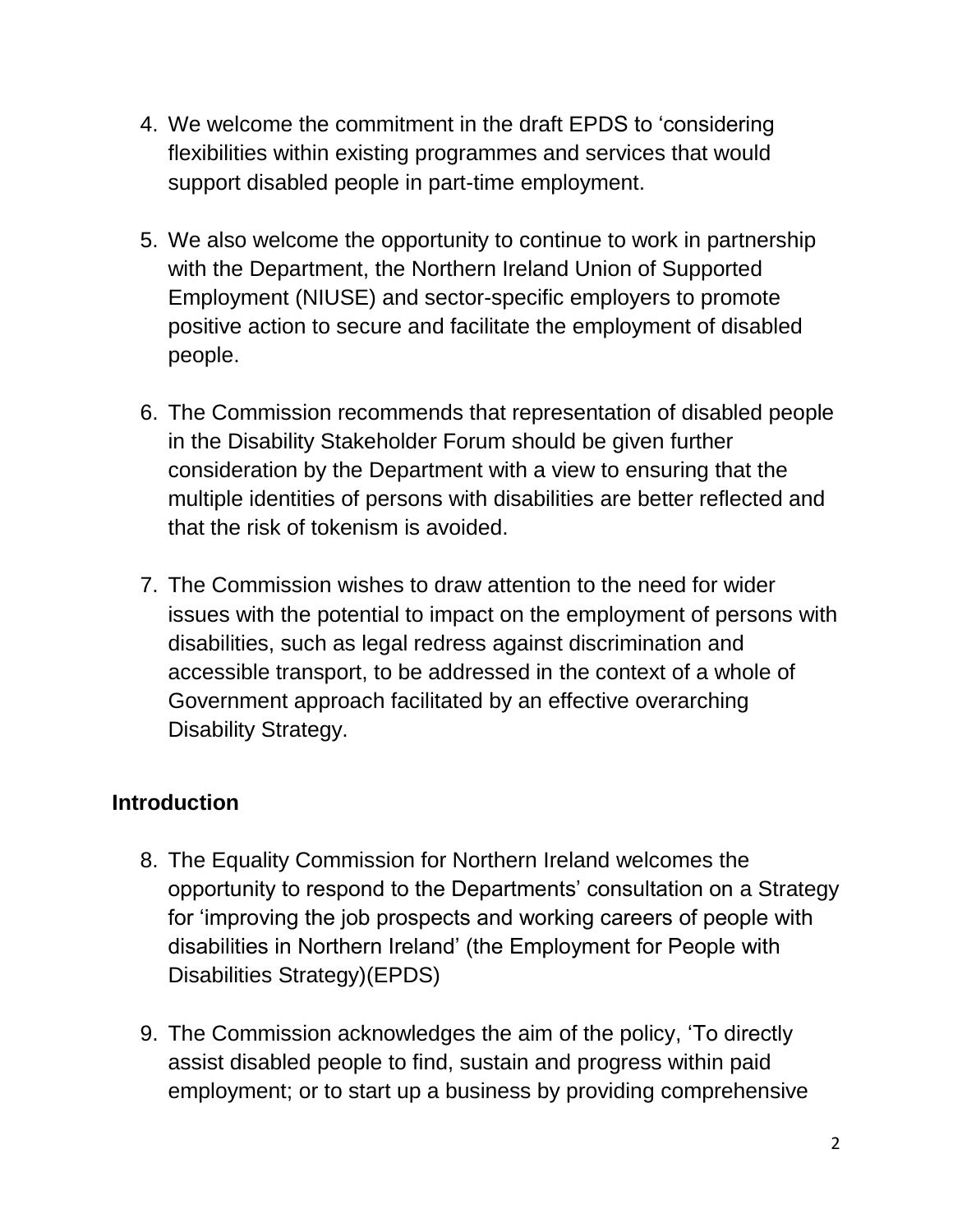and tailored disability employment services which will lead to greater access to and participation in a range of pre-employment support options and ultimately to increase the number of disabled people who will secure successful job and career outcomes'.

- 10. The Commission welcomes the proposals contained within the Strategy, which are intended to help promote economic, social and personal inclusion through supporting people with disabilities<sup>2</sup> to find and retain suitable work with a specific focus on people who have significant disability related barriers to employment, including people with learning disabilities and difficulties, long-term mental ill-health, sensory impairment, autism, neurological conditions, more severe sensory and physical disabilities.
- 11. There is clear evidence of the economic exclusion of disabled people. The key features of this exclusion are set out below.
- 12. With respect to the employment gap experienced by persons with disabilities, just under a third (32.8%) of disabled persons are in employment compared to 78.1% of non-disabled persons<sup>3</sup>.
- 13. Conversely, the majority of those with a disability (60.1%) are economically inactive, compared with 17.8% of those without a disability<sup>4</sup>. In July 2015 persons with disabilities made up 32% of the

 $\overline{\phantom{a}}$  $2$  One in five persons (20.5%), aged 16-64, in Northern Ireland has a current long-term disability compared to 19.0% for the UK as a whole. This proportion was higher for females (22.4%) than for males (18.6%), equating to 131,000 disabled women and 107,000 disabled men. Source: Department of Finance and Personnel (May 2015): *LFS Quarterly Supplement: January - March 2015,* page 3. Available at: [http://www.detini.gov.uk/lfs\\_quarterly\\_supplement\\_january\\_-\\_march\\_2015\\_new.pdf?rev=0](http://www.detini.gov.uk/lfs_quarterly_supplement_january_-_march_2015_new.pdf?rev=0)

<sup>3</sup> Department of Finance and Personnel (May 2015): *LFS Quarterly Supplement: January - March 2015,* page 3. Available at: [http://www.detini.gov.uk/lfs\\_quarterly\\_supplement\\_january\\_-](http://www.detini.gov.uk/lfs_quarterly_supplement_january_-_march_2015_new.pdf?rev=0) [\\_march\\_2015\\_new.pdf?rev=0](http://www.detini.gov.uk/lfs_quarterly_supplement_january_-_march_2015_new.pdf?rev=0) 

 $4$  Department of Finance and Personnel (May 2015): Op. Cit., page 24. Further information available at: [http://www.detini.gov.uk/lfs\\_quarterly\\_supplement\\_january\\_-\\_march\\_2015\\_new.pdf?rev=0](http://www.detini.gov.uk/lfs_quarterly_supplement_january_-_march_2015_new.pdf?rev=0)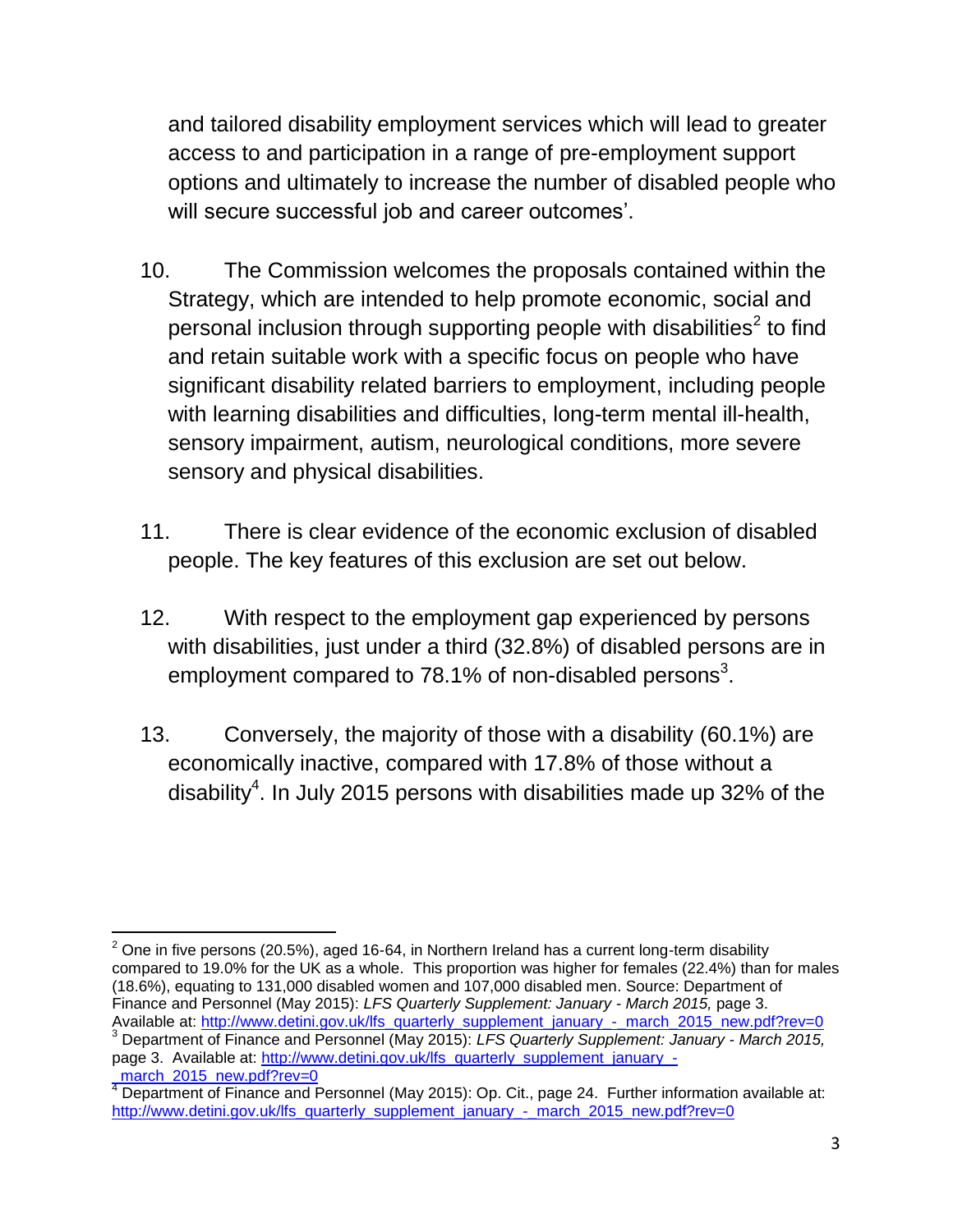total figure of those classed as economically inactive in Northern Ireland<sup>5</sup>.

- 14. Almost three times the proportion of disabled persons have no qualifications compared to non-disabled persons. Overall, persons with a disability are less qualified than those without. In particular, only 10.7% of those with a disability held a degree or equivalent qualification, compared with 24.9% of non-disabled persons. Thirty five percent of those with a disability had no qualifications, almost three times the proportion of those without a disability (12.2%)<sup>6</sup>.
- 15. According to a 2013 survey, most people claiming the main unemployment benefit, Job Seekers Allowance, had worked since 2010. This figure contrasts significantly with the experience of persons with disabilities which show just 12% of respondents with a disability had worked since 2010<sup>7</sup>.
- 16. As a result of the economic downturn, it has been increasingly difficult for people with disabilities to obtain work placements due to recruitment freezes and cutbacks by employers, thereby inhibiting progress into employment $^8$ .
- 17. Furthermore, significant attitudinal barriers to employment for people with disabilities remain. For example, a recent equality awareness survey in Northern Ireland found that 26% of respondents

 $\overline{a}$ <sup>5</sup> Northern Ireland Statistics and Research Agency (July 2015): *Northern Ireland Labour Market Report*, page 23. Further informational available at: [http://www.detini.gov.uk/labour\\_market\\_report\\_-](http://www.detini.gov.uk/labour_market_report_-_july_2015__final_.pdf?rev=0) \_<mark>july\_2015\_\_final\_.pdf?rev=0</mark><br><sup>6</sup> Ibid, page 23.

 $7$  Department for Social Development (October 2013): 'Work and the welfare system: a survey of benefits (social security) and tax credits recipients in Northern Ireland', page 30, final paragraph, (Belfast: DSD). See also table 3.2 - length of time out of work by benefit type, age, disability and gender. Available at: [http://www.dsdni.gov.uk/work\\_and\\_the\\_welfare\\_system\\_a\\_survey\\_of\\_benefits\\_and\\_tax\\_credits\\_recipient](http://www.dsdni.gov.uk/work_and_the_welfare_system_a_survey_of_benefits_and_tax_credits_recipients_in_northern_ireland.pdf) [s\\_in\\_northern\\_ireland.pdf](http://www.dsdni.gov.uk/work_and_the_welfare_system_a_survey_of_benefits_and_tax_credits_recipients_in_northern_ireland.pdf)

<sup>8</sup> Equality Commission for Northern Ireland (2010): *Employment Inequalities in an Economic Downturn*, concluding paragraph, page 62. Available at: [http://www.equalityni.org/Publications/Delivering-](http://www.equalityni.org/Publications/Delivering-Equality/Employment-inequalities-in-an-economic-downturn?ID=441)[Equality/Employment-inequalities-in-an-economic-downturn?ID=441](http://www.equalityni.org/Publications/Delivering-Equality/Employment-inequalities-in-an-economic-downturn?ID=441) The research also drew attention to an increase in the number of queries from people with disabilities in work concerned about the impact of their sickness record on their job security.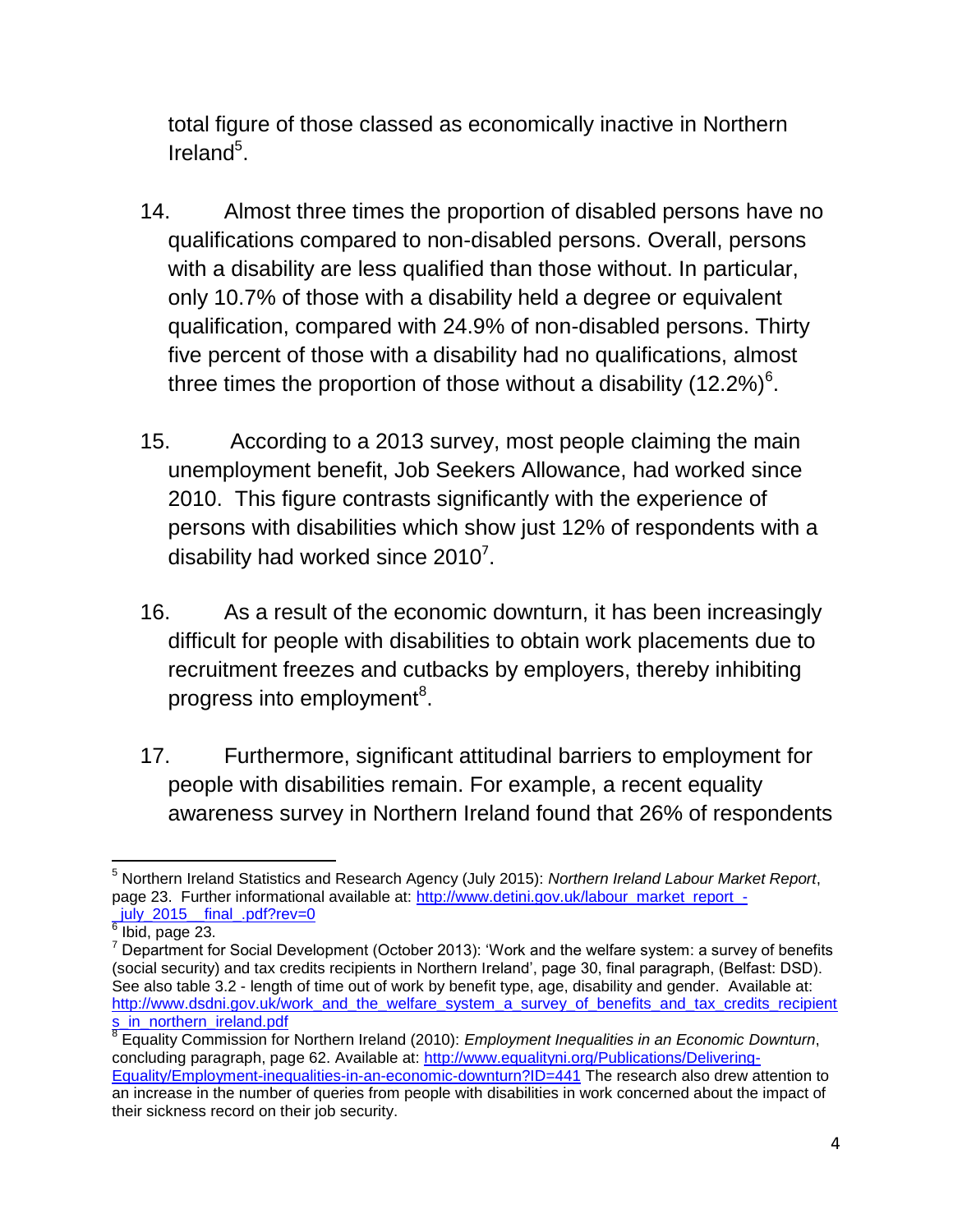stated that they would mind having a person with mental ill health as a colleague $^9$ .

- 18. An examination of inquiries to the Equality Commission's Discrimination Advice Team across each of the discrimination grounds reveals that the highest number relate to disability discrimination with respect to employment, representing 38% in 2013- 14 and 34% in 2014-15.
- 19. The Independent Mechanism for Northern Ireland (IMNI) notes that while the Department for Employment and Learning provides a number of programmes to support persons with disabilities in Northern Ireland into employment such as Access to Work  $NI<sup>10</sup>$ , evidence from the disability sector indicates that these programmes have not effectively supported people with more complex disabilities requiring a high level of personalised and ongoing support to access and retain employment and did not include accurate statistics and targets utilising appropriately disaggregated data to identify what progress has been made in this area $^{\mathsf{11}}$ .
- 20. The Commission further notes that the consultation document acknowledges that 'a critical gap remains in relation to how disability services link with each other, and specifically at key transition points between education and/or skills training, and the critical area of active job search'<sup>12</sup>.
- 21. Although the Disability Strategy for Northern Ireland identifies working towards increasing the number of people with disabilities

 $\overline{\phantom{a}}$  $^9$  Equality Commission for Northern Ireland (2011): 'Do You Mean Me?', page ii. Available at: <http://www.doyoumeanme.org/teacher-guide/>

 $10$  Access to Work offers practical assistance to people with disabilities to maintain employment such as special aids and equipment, travel to work costs, support workers etc. Further information available at: <http://www.nidirect.gov.uk/access-to-work-practical-help-at-work>

<sup>&</sup>lt;sup>11</sup> Equality Commission for Northern Ireland (2012): Notes of UNCRPD Work and Employment Workshop, 7 March 2012 (unpublished).

<sup>&</sup>lt;sup>12</sup> Department of Employment and Learning (October 2015): Consultation on a Strategy for 'improving the job prospects and working careers of people with disabilities in Northern Ireland', page 5. Available at: <https://www.delni.gov.uk/consultations/employment-strategy-people-disabilities-consultation>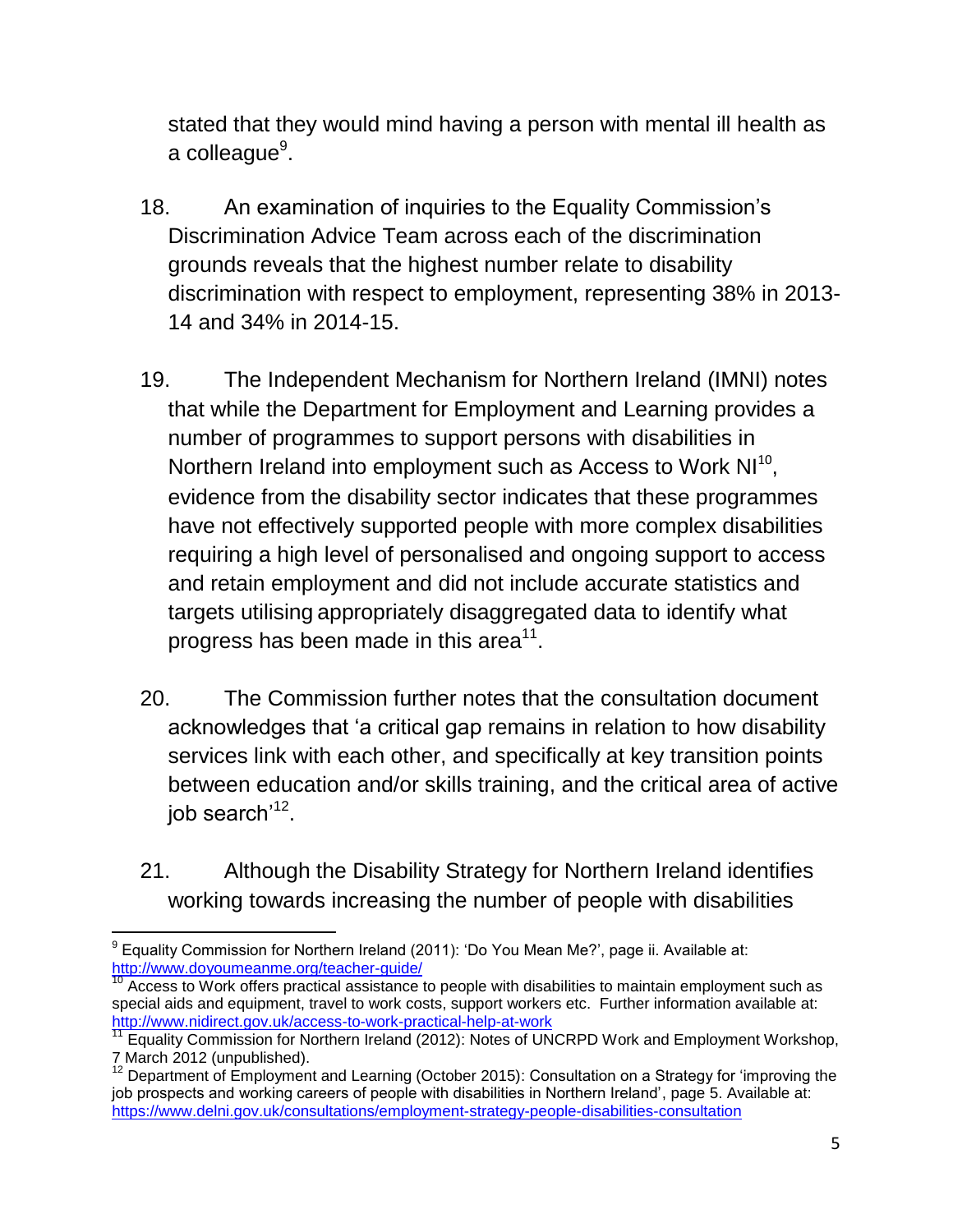entering all levels of employment as a strategic priority<sup>13</sup>, no specific actions to achieve this are set out $^{14}$ .

- 22. In this context, we endorse the proposed development of a dedicated strategy to co-ordinate and better deliver existing support and to provide additional specialist support for people with disabilities to help them prepare for and move into employment, or for those already in work, who want to develop their career so that they can fulfil their potential<sup>15</sup>.
- 23. The Commission recommends that the EPDS should explicitly reference Article 27 of the UNCRPD, 'Work and employment'. Article 27 1 requires that States Parties 'recognise the right of persons with disabilities to work, on an equal basis with others; this includes the right to the opportunity to gain a living by work freely chosen or accepted in a labour market and work environment that is open, inclusive and accessible to persons with disabilities' and 'ensure that reasonable accommodation is provided to persons with disabilities in the workplace'<sup>16</sup>.

- that people with disabilities already in employment can be retained in employment;
- that people with complex disabilities are given the opportunity to find employment, where possible;
- a smooth transition from unemployment to employment;
- full consideration to Article 27 of the UNCRPD, including the requirement to promote opportunities for self-employment and entrepreneurship.

 $\overline{a}$  $13$  Office of the First Minister and the deputy First Minister (2013): 'A Strategy to improve the lives of people with disabilities 2012-2015', pages 22-23 (Belfast: OFMdFM). Available at: <http://www.ofmdfmni.gov.uk/disability-strategy-2012-2015-revised-010313.pdf>

 $14$  In the Commission's response to the consultation on the Disability Strategy (available at: [http://www.equalityni.org/Delivering-Equality/Addressing-inequality/UNCRPD-Disability/Policy-responses\)](http://www.equalityni.org/Delivering-Equality/Addressing-inequality/UNCRPD-Disability/Policy-responses), we recommended that the Strategy takes into account the need to ensure:

We **recommended** that any action measures to promote employment under this Strategic Priority be sufficiently flexible to ensure that the move from benefit to employment does not impose an unintended financial penalty on people with disabilities (pages 34-38).

 $15$  Department of Employment and Learning (October 2015): Consultation on a Strategy for 'improving the job prospects and working careers of people with disabilities in Northern Ireland', page 7. Available at: <https://www.delni.gov.uk/consultations/employment-strategy-people-disabilities-consultation>

 $16$  United Nations Convention on the Rights of Persons with Disabilities, Article 27. See: <http://www.un.org/disabilities/convention/conventionfull.shtml>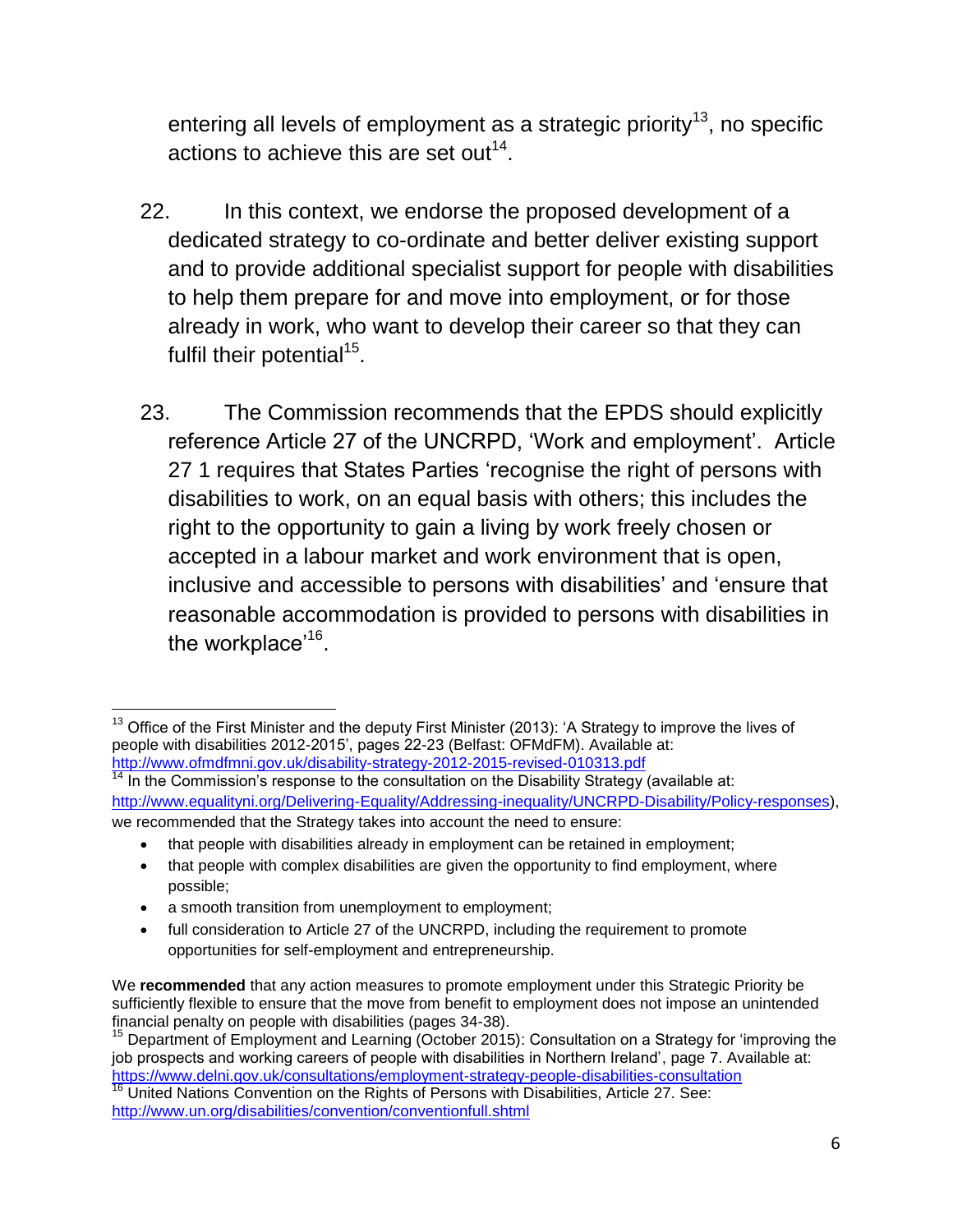### **Theme 1: Supporting people to secure paid employment**

- 24. The Commission welcomes the formal adoption of the model of Supported Employment for people with significant disabilities seeking to find and retain paid employment and acknowledges that nine Supported Employment Officers have already been put in place and that a further three Officers will be appointed.
- 25. However, the Commission understands that Supported Employment initiatives will continue to be supported through the European Social Fund (ESF). While DEL has provided matching funding for some ESF funded supported employment projects, longterm and mainstream funding for these has not been secured. We note the acknowledgement from DEL representatives to the Employment and Learning Committee in May 2013 in its Special Educational Needs Post 19 Briefing, that ESF funded projects were the main source of support for people with complex support requirements to access educational training and employment opportunities<sup>17</sup>.The consultation document, while noting that 'many countries acknowledge that the Supported Employment Delivery Model has proven to be very effective, in helping people with more significant disabilities into sustained employment, few have implemented it as a mainstream employment service'.
- 26. The Commission urges the Department to take into account the emphasis in the UNCRPD on the importance of mainstreaming disability issues as an integral part of relevant strategies of sustainable development $^{18}$ .
- 27. In the absence of mainstreaming, the Department may wish to consider ring fencing the matching funding to ensure that ESF monies can be fully utilised.

<sup>17</sup> 

 $18$  United Nations Convention on the Rights of Persons with Disabilities, Preamble (g). See: <http://www.un.org/disabilities/convention/conventionfull.shtml>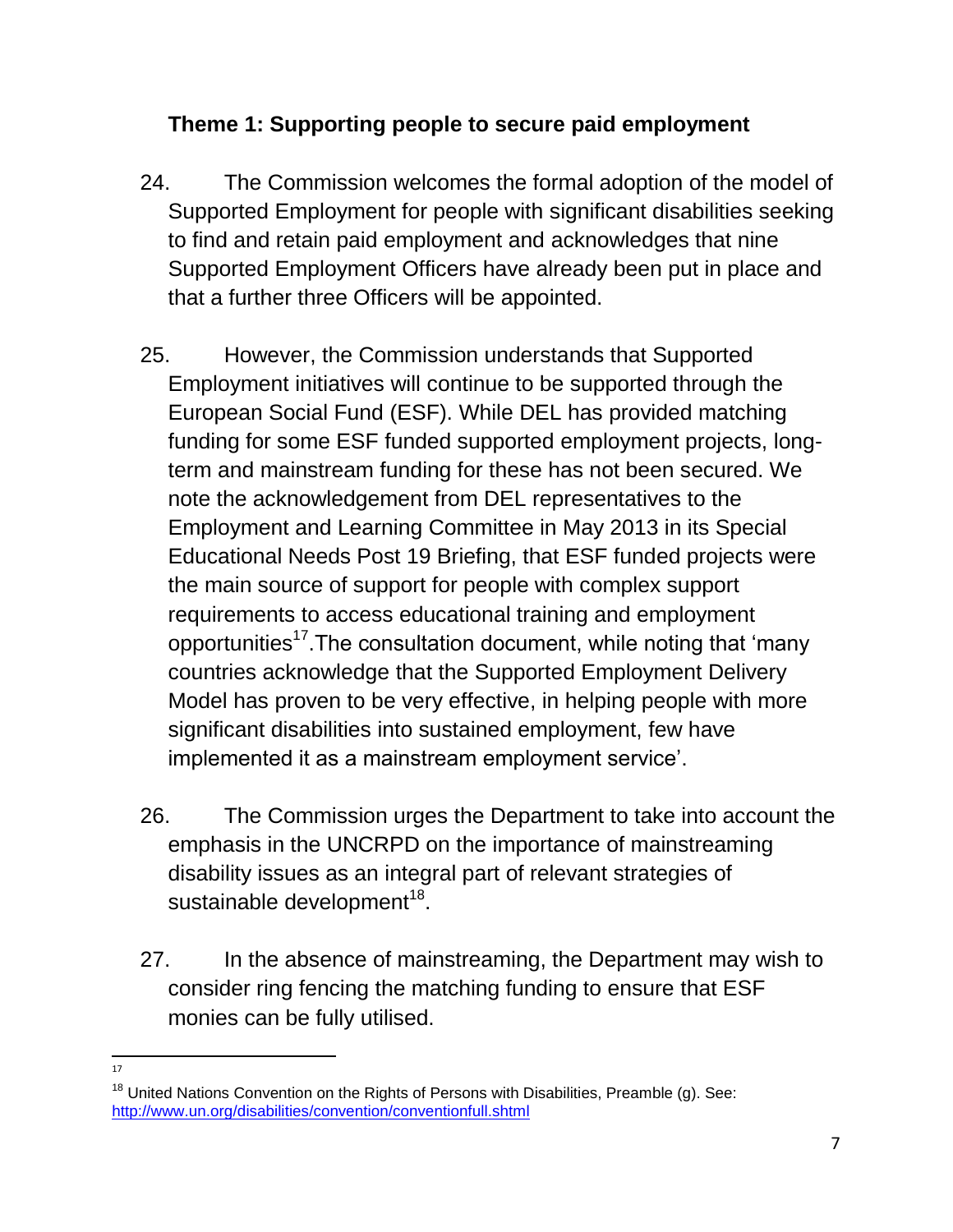- 28. We welcome the proposal to develop a new 'Pathway to Employment', including a clear sign posting and referral service for all people with significant disability related barriers.
- 29. The Commission recommends that in developing the service, consideration is given to the requirements of Article 8 of the UNCRPD, 'Awareness raising' and Article 9, 'Accessibility'<sup>19</sup> in order to make persons with disabilities, including those with intensive support requirements, fully aware of the training, work experience and employment options open to them in a way that is fully accessible.
- 30. The Commission welcomes the commitment by the Department in the draft EPDS to 'development of robust management information systems that will enable the Department to track the progress of all clients who are being supported through the range of disability services and programmes<sup>'20</sup>. Article 31, 'Statistics and data collection', of the United Nations Convention on the Rights of Persons with Disabilities (UNCRPD) requires that States Parties undertake to collect appropriate information, including statistical and research data, to enable them to formulate and implement policies to give effect to the Convention. Information shall be disaggregated, as appropriate, and used to help assess the implementation of the States Parties obligations under the Convention and to identify and address the barriers faced by persons with disabilities in exercising their rights. Furthermore, States Parties are required to assume responsibility for dissemination of these statistics and ensure their accessibility to persons with disabilities and others.

 $\overline{a}$  $19$  United Nations Convention on the Rights of Persons with Disabilities, Articles 8 and 9. See: <http://www.un.org/disabilities/convention/conventionfull.shtml>

<sup>&</sup>lt;sup>20</sup> Department of Employment and Learning (October 2015): Consultation on a Strategy for 'improving the job prospects and working careers of people with disabilities in Northern Ireland', page 27. Available at: <https://www.delni.gov.uk/consultations/employment-strategy-people-disabilities-consultation>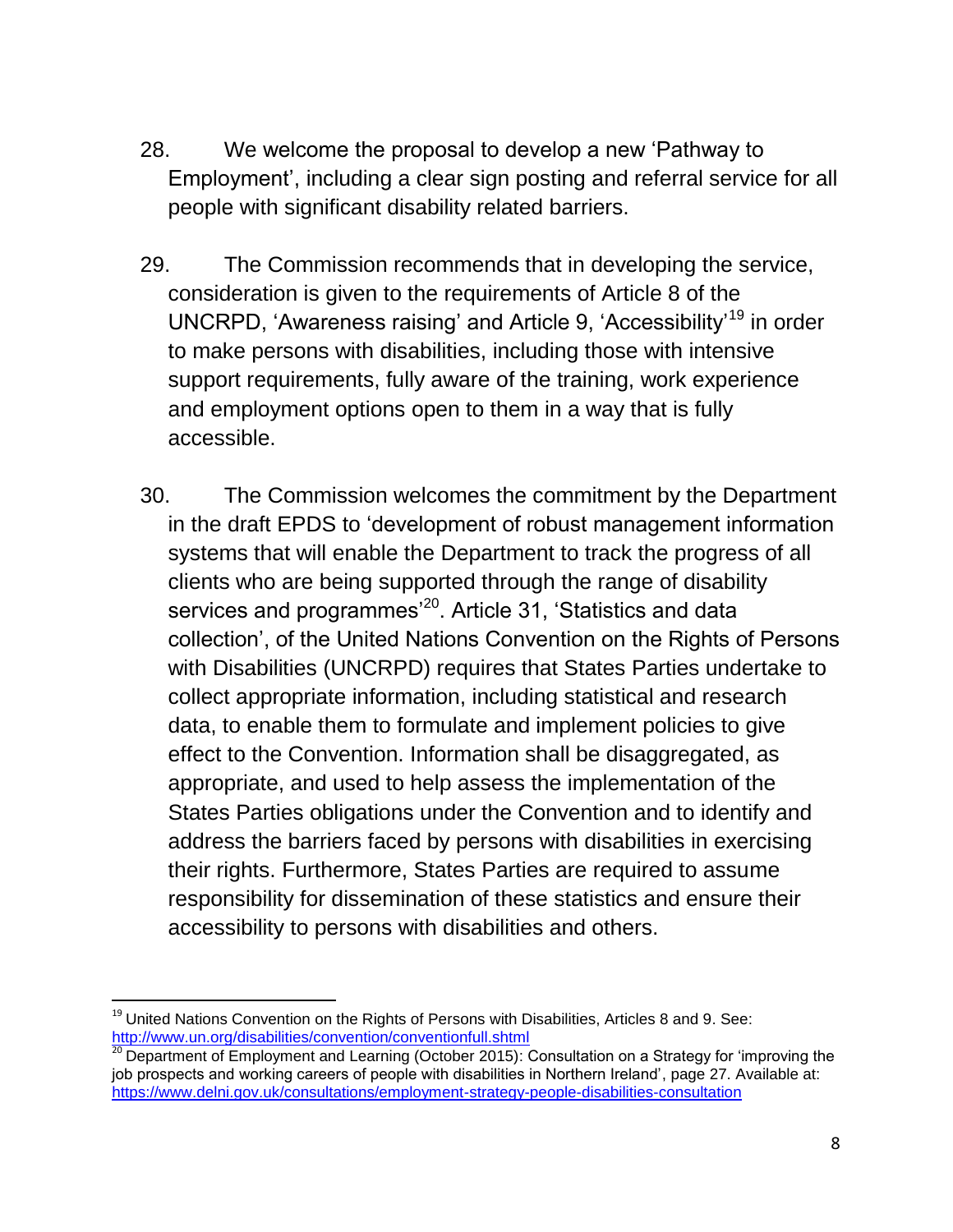- 31. A number of key themes have emerged in the jurisprudence arising from the UNCRPD Committee's Concluding Observations to date:
	- Systemize the collection, analysis and dissemination of statistics and data $^{21}$ ;
	- Capture data which can be disaggregated by age, gender, type of disability, place of residence, and cultural background<sup>22</sup>;
- 32. Independent research commissioned by the Equality Commission concluded that it was 'currently extremely difficult to measure the effectiveness of public policy in relation to people with disabilities' and this was due to a lack of co-ordinated and effective monitoring to quantify the impact of policy change $^{23}$ .
- 33. Moreover, the research found that statistics on policies and programmes were very rarely disaggregated to give information on persons with disabilities or on the type of disability<sup>24</sup>.
- 34. DEL's Briefing on SEN Post 19 provision to the Employment and Learning Committee highlighted that the Department does not

 $\overline{\phantom{a}}$ <sup>21</sup> CRPD/C/ARG/CO/1 Concluding Observations: Argentina, at para 50; CRPD/C/AUT/CO/1 Concluding Observations: Austria, at para 51; CRPD/C/SLV/CO/1 Concluding Observations: El Salvador, at para 64; CRPD/C/HUN/CO/1 Concluding Observations: Hungary, at para 47; CRPD/C/ESP/CO/1 Concluding Observations: Spain, at para 50; CRPD/C/PER/CO/1 Concluding Observations: Peru, at para 47; and CRPD/C/TUN/CO/1 Concluding Observations: Tunisia, at para 37.

<sup>22</sup> CRPD/C/ARG/CO/1 Concluding Observations: Argentina, at para 50; CRPD/C/AUT/CO/1 Concluding Observations: Austria, at para 54; CRPD/C/SLV/CO/1 Concluding Observations: El Salvador, at para 64; CRPD/C/HUN/CO/1 Concluding Observations: Hungary, at para 50; CRPD/C/PRY/CO/1 Concluding Observations: Paraguay, at para 72; CRPD/C/ESP/CO/1 Concluding Observations: Spain, at para 50; and CRPD/C/TUN/CO/1 Concluding Observations: Tunisia, at para 37.

 $^{23}$  Harper, C., McClenahan, S., Byrne, B. and Russell, H. (2012): 'Disability programmes and policies: How does Northern Ireland measure up? – Monitoring implementation (public policy and programmes) of the United Nations Convention on the Rights of Persons with Disabilities in Northern Ireland', page 253 (Belfast: Equality Commission).

 $^{24}$  Harper, C., McClenahan, S., Byrne, B. and Russell, H. (2012): 'Disability programmes and policies: How does Northern Ireland measure up? – Monitoring implementation (public policy and programmes) of the United Nations Convention on the Rights of Persons with Disabilities in Northern Ireland', page 254 (Belfast: Equality Commission).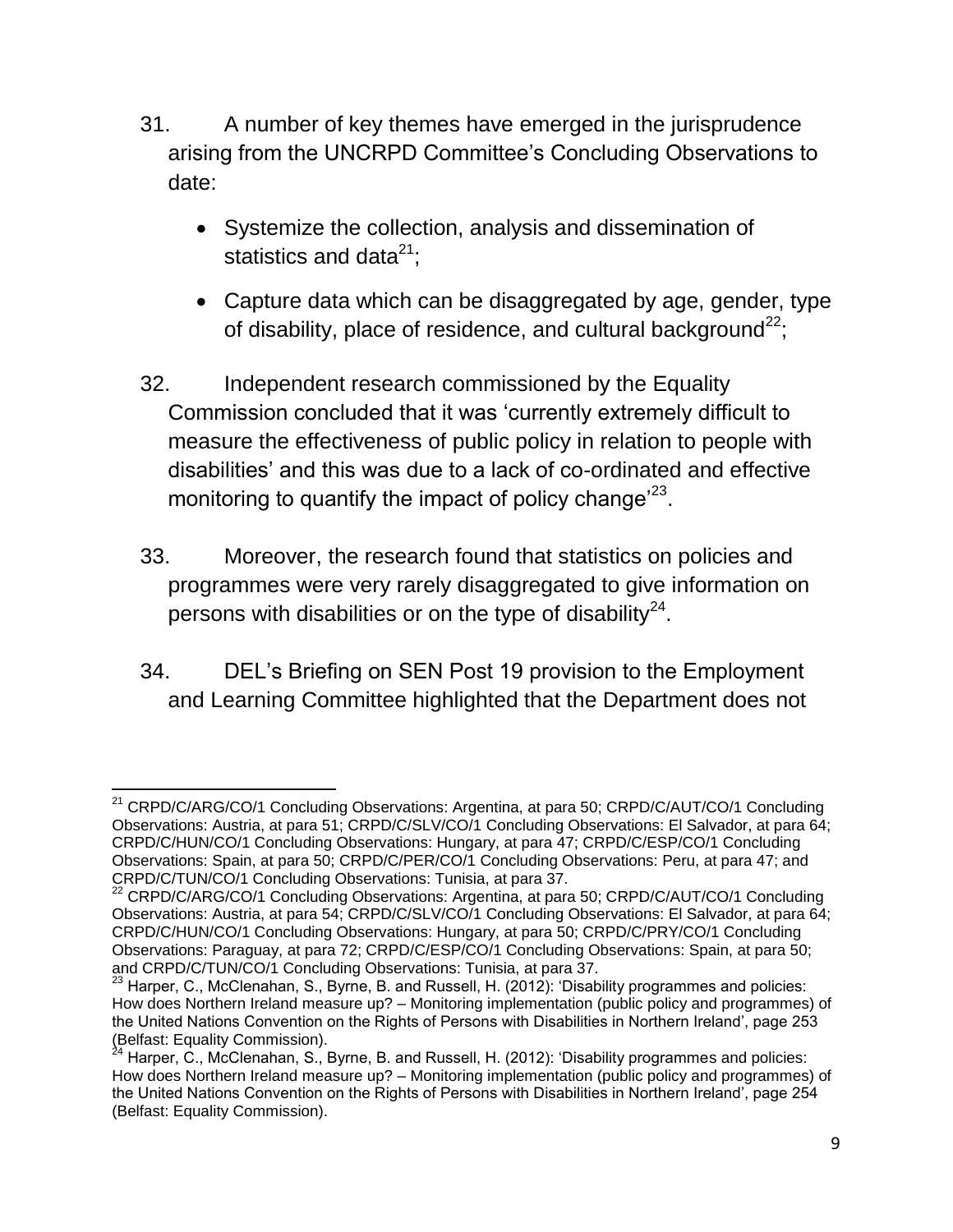monitor whether people with learning disabilities access employment/training opportunities after leaving further education $^{25}$ .

35. The Commission **recommend** that the Department ensure that appropriately disaggregated data relating specifically to the Disability Employment Strategy is collected, analysed and made available.

# **Theme 2: Job retention and career development**

- 36. The Commission welcomed the flexible approach to the application of the 'Access to Work' scheme piloted in 2014 at Queens University Belfast which enabled disabled persons with complex support requirements to gain twelve months work experience (previously the scheme had been limited to supporting people in employment and excluded pre-employment measures).
- 37. The restrictions relating to support for disabled people in employment had previously been highlighted to the Commission during a series of workshops on work and employment rights held with persons with disabilities and NGOs during 2012 $^{26}$ .
- 38. One major barrier was identified as the requirement that both discrete and mainstream government programs to support disabled people into work were only engaged when over 16 hours per week were worked. Paradoxically, disabled people who are unable to work 16 hours per week, often require the most support. The Preamble to the United Nations Convention on the Rights of Persons with Disabilities (UNCRPD) specifically requires that States Parties recognise the need to promote and protect the human rights of all

 $\overline{a}$  $^{25}$  Department For Employment and Learning (2013): Briefing to the Committee for Employment and Leaning Special Educational Needs Post 19: DEL Briefing. Available at: [http://www.niassembly.gov.uk/Assembly-Business/Official-Report/Committee-Minutes-of-](http://www.niassembly.gov.uk/Assembly-Business/Official-Report/Committee-Minutes-of-Evidence/Session-2012-2013/May-2013/Special-Educational-Needs-Post-19-DEL-Briefing/)[Evidence/Session-2012-2013/May-2013/Special-Educational-Needs-Post-19-DEL-Briefing/](http://www.niassembly.gov.uk/Assembly-Business/Official-Report/Committee-Minutes-of-Evidence/Session-2012-2013/May-2013/Special-Educational-Needs-Post-19-DEL-Briefing/)

 $^{26}$  Equality Commission for Northern Ireland (2012): notes from United Nations Convention on the Rights of Persons with Disabilities Work and Employment Workshop –  $7<sup>th</sup>$  March 2012 (unpublished).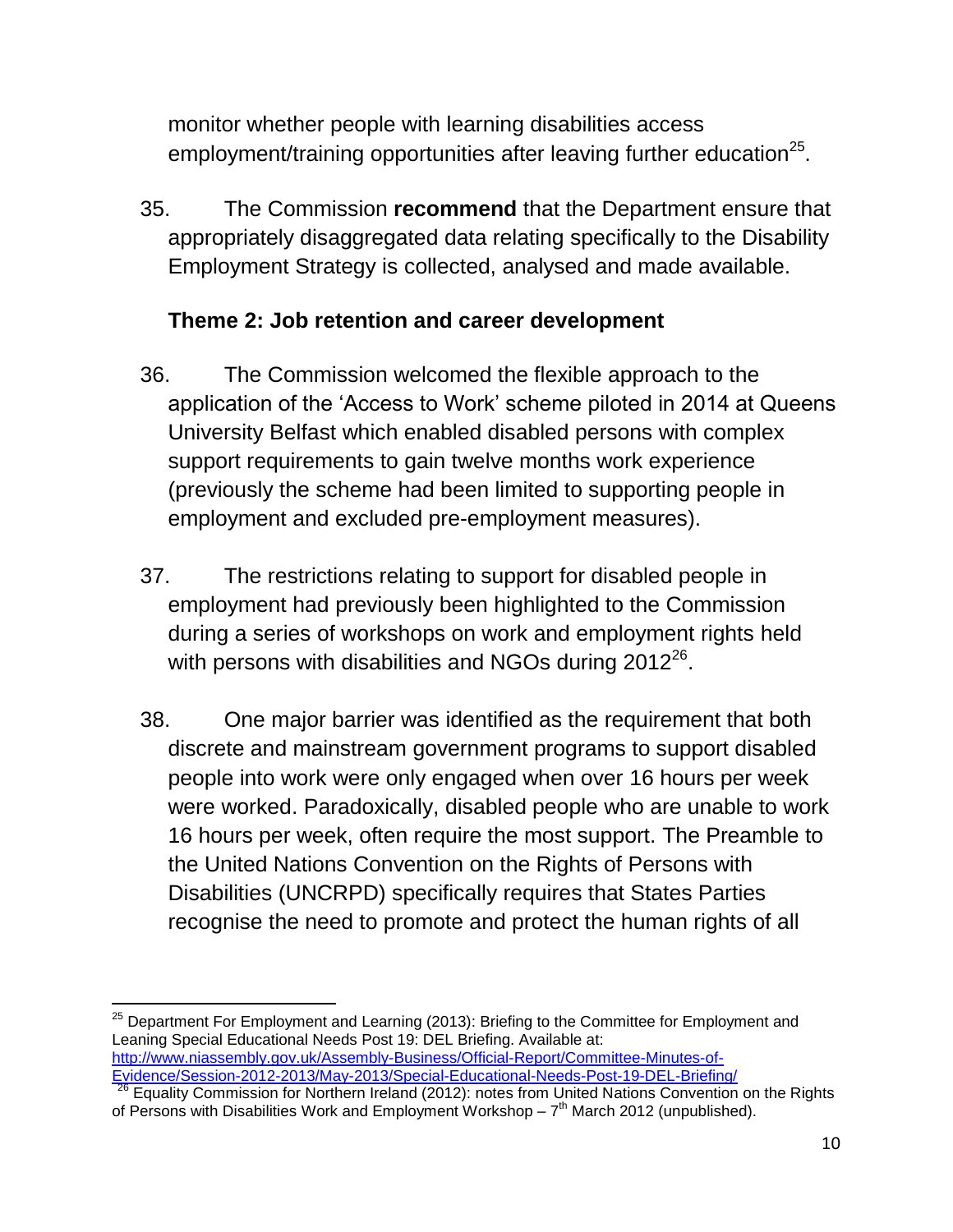persons with disabilities including those who require more intensive support<sup>27</sup>.

39. It is encouraging, therefore, to see the commitment by the Department in the draft strategy to 'considering flexibilities within existing programmes and services that would support disabled people in part-time employment'<sup>28</sup>. The Commission understands that the revised trigger for the engagement of employment support programmes will be eight hours.

# **Theme 3: Working with employers**

- 40. The Equality Commission welcomes the continued partnership working with the Department and the Northern Ireland Union for Supported Employment (NIUSE), together with sector specific employers, to develop a best practice recruitment/support model for disabled people focusing on the positive action duties under the Disability Discrimination Act. As part of this model a practical recruitment tool for employers, has been developed to assist them in understanding the barriers and the reasonable adjustment duty as it applies to disabled people in recruitment. The partnership, with key employers and NIUSE, will continue to encourage employers to showcase and publicise examples of good practice.
- 41. Disability legislation in Northern Ireland is characterised by an 'asymmetrical' approach introduced by the Disability Discrimination Act 1995. The asymmetrical approach to disability discrimination law is a fundamental acknowledgement that disabled people are a particularly vulnerable group in society and need additional support in the form of legislation to enable them to live and work on an equal

 $\overline{a}$  $27$  United Nations Convention on the Rights of Persons with Disabilities, Preamble, (j). Available at: [http://www.ohchr.org/EN/HRBodies/CRPD/Pages/ConventionRightsPersonsWithDisabilities.aspx#preamb](http://www.ohchr.org/EN/HRBodies/CRPD/Pages/ConventionRightsPersonsWithDisabilities.aspx#preamble) [le](http://www.ohchr.org/EN/HRBodies/CRPD/Pages/ConventionRightsPersonsWithDisabilities.aspx#preamble)

 $^{\overline{28}}$  Department of Employment and Learning (October 2015): Consultation on a Strategy for 'improving the job prospects and working careers of people with disabilities in Northern Ireland', page 27. Available at: <https://www.delni.gov.uk/consultations/employment-strategy-people-disabilities-consultation>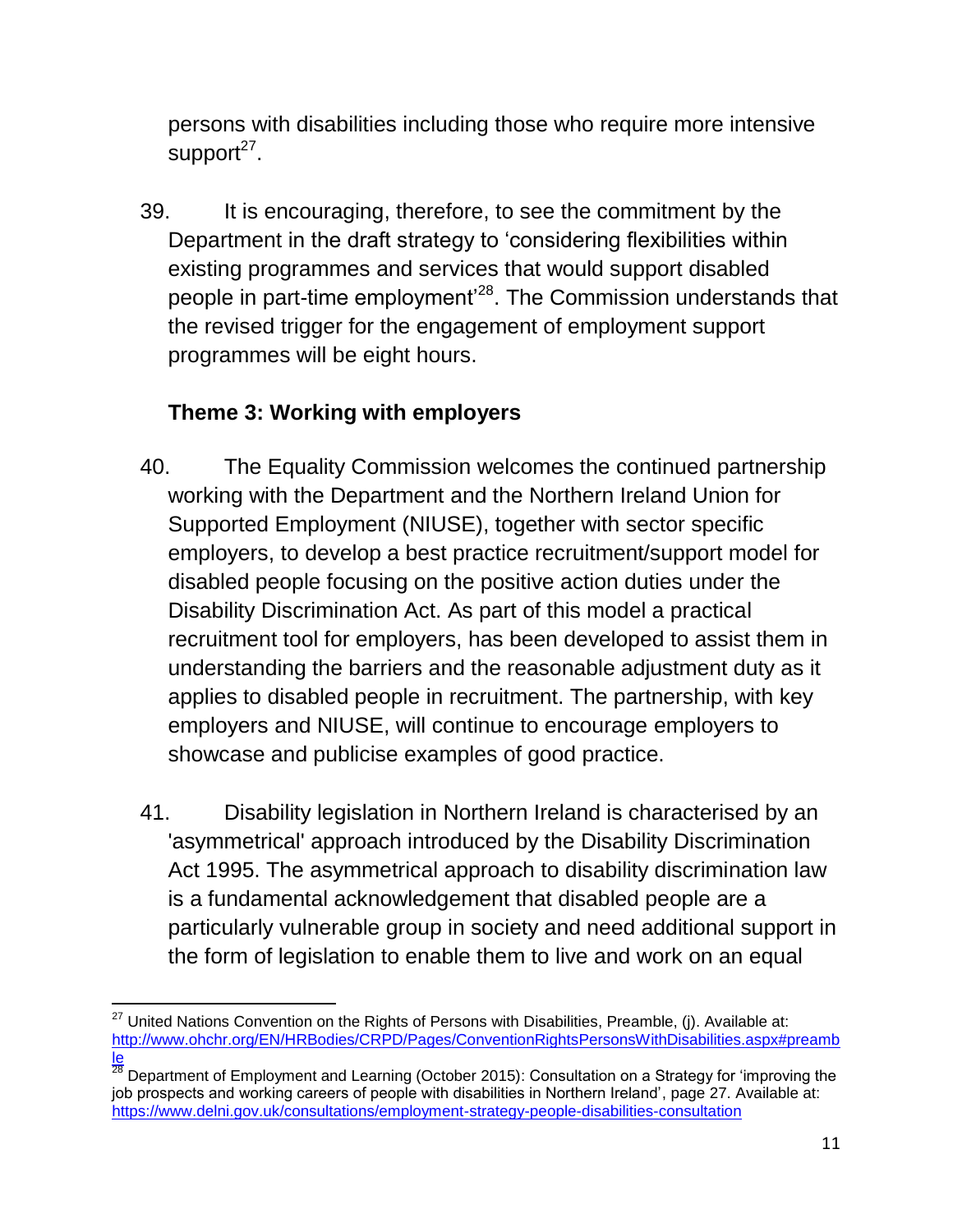basis as non-disabled people. It means that disabled people can be treated more favourably than non-disabled people.

# **Theme 4: Research and development**

42. The Commission welcomes the proposed focus on research, development and innovation on disability skills and employment issues to underpin the development of the strategy as well as the proposed cost saving evaluation that will seek to demonstrate the long term financial savings that will be achieved through supporting people with significant disabilities into sustained employment.

# **Theme 5: Strategic partnership and engagement**

43. The Commission also welcomes the proposal by the Department to develop a Disability Stakeholder Forum as a framework to ensure continuous and meaningful engagement between all of the key stakeholders, including people with disabilities. This is accordance with the requirements of Article 4.3 of the UNCRPD which states that:

' In the development and implementation of legislation and policies to implement the present Convention, and in other decision-making processes concerning issues relating to persons with disabilities, States Parties shall closely consult with and actively involve persons with disabilities...through their representative organisations' $^{29}$ .

44. The Commission notes that the consultation document states that the Forum will include 'at least one person who has a disability and therefore understands exactly what is required to overcome the barriers that people face'<sup>30</sup>. The Department may wish to give

 $\overline{\phantom{a}}$ <sup>29</sup> Available at:<http://www.un.org/disabilities/convention/conventionfull.shtml>

<sup>&</sup>lt;sup>30</sup> Department of Employment and Learning (October 2015): Consultation on a Strategy for 'improving the job prospects and working careers of people with disabilities in Northern Ireland', page 44. Available at: <https://www.delni.gov.uk/consultations/employment-strategy-people-disabilities-consultation>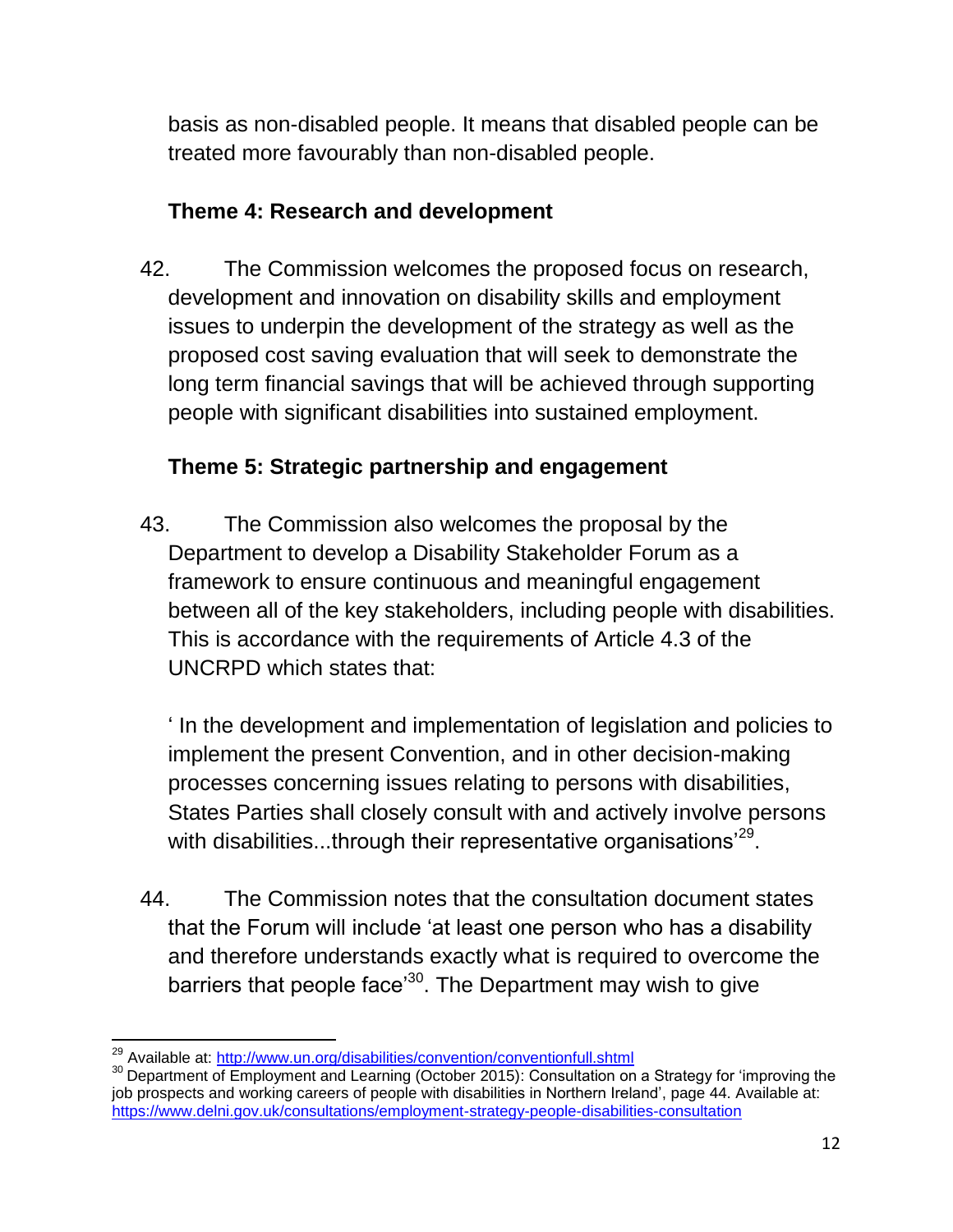consideration to including more than one person with a disability in order to better reflect the multiple identities of persons with disabilities. Additional representation would also help mitigate the risk of tokenism and contribute further towards the fulfilment of the positive disability duty to encourage the participation of disabled people in public life<sup>31</sup> and Article 29 of the UNCRPD<sup>32</sup>.

### **Other issues**

# *Legal Reform*

45. Finally, in order to underpin an effective disability employment strategy, the Commission recommends that disability discrimination law is reformed. With regard to employment, we specifically recommend that employers are prohibited from asking questions about a job applicant's health or disability prior to making a job offer (on a conditional or unconditional basis) except in specified circumstances. This includes asking questions as part of the application process and during interview. Questions of this nature can deter disabled people from applying for jobs and their removal from the application process will ensure disabled applicants can be assessed solely on their ability to do the job. Prohibiting such questions (except in permitted circumstances $^{33}$ ) is also designed to reduce discrimination by some employers against disabled applicants, who reject the disabled person's application once they become aware of the person's disability. These changes will ensure greater protection for disabled applicants against unlawful

 $\overline{a}$  $31$  Under Section 49A of the Disability Discrimination Act 1995 (as amended by Article 5 of the Disability Discrimination (Northern Ireland) Order 2006), public authorities, when carrying out their functions must have due regard to the need to:

promote positive attitudes towards disabled people; and

encourage participation by disabled people in public life. <sup>32</sup> Article 29, 'Participation in political and public life'. Available at: <http://www.un.org/disabilities/convention/conventionfull.shtml>

Employers can still, for example, ask health related questions in order to establish whether the person requires reasonable adjustments during the recruitment process; or whether or not the applicant is able to undertake a function that is intrinsic to the job (with reasonable adjustments in place, as required); or in order to monitor diversity in the workplace.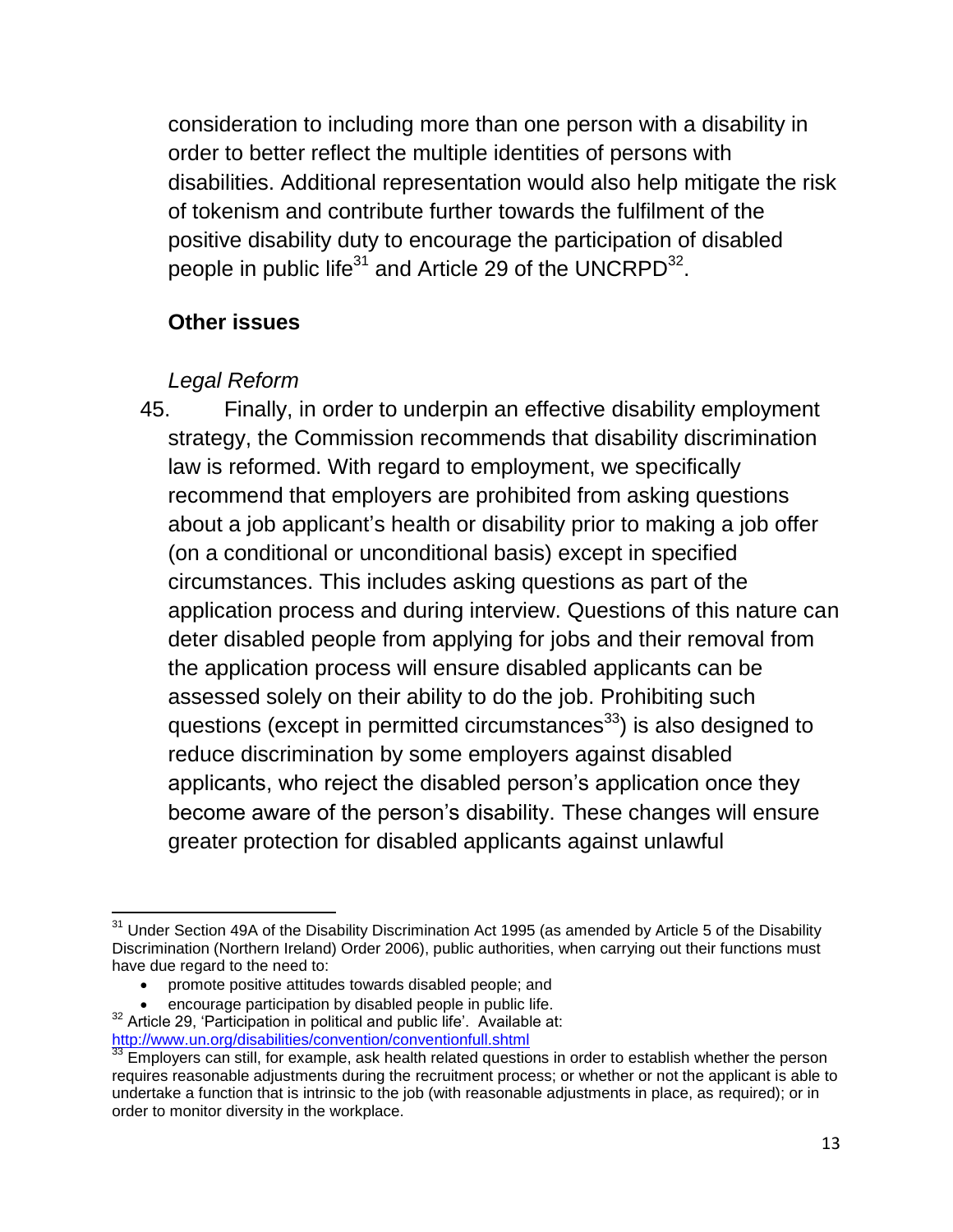discrimination when seeking employment and are in line with changes which have been implemented in Great Britain $^{34}$ .

#### *Accessible transport*

46. Issues and concerns about barriers to work opportunities arising from inadequate transport provision, including the particular transport needs of people with a learning disability in rural areas were raised to the Equal Lives Review<sup>35</sup>. Furthermore the CRPD Evidence Gathering Workshops<sup>36</sup> organised by the Independent Mechanism for Northern Ireland indicated that accessible infrastructure and modes of travel remained a key priority. The Commission has previously highlighted the need for greater investment in travel support schemes for people with learning disabilities to enable independent access to training and employment opportunities<sup>37</sup> as well as to the health services which enable people to remain fit for work. Access to community transport has since been further reduced as a result of budget cuts<sup>38</sup>.

#### *Whole of Government approach*

47. The Commission **recommends** that these issues are addressed in the context of a whole of government approach facilitated by an effective overarching Disability Strategy $^{39}.$ 

 $\overline{\phantom{a}}$  $^\mathrm{34}$  Further details of the Commission's proposals for reform of disability discrimination legislation can be found at: [http://www.equalityni.org/Delivering-Equality/Addressing-inequality/Law-reform/Research](http://www.equalityni.org/Delivering-Equality/Addressing-inequality/Law-reform/Research-investigations)[investigations](http://www.equalityni.org/Delivering-Equality/Addressing-inequality/Law-reform/Research-investigations)

<sup>35</sup> Equal Lives Review (September 2005). Op Cit., paragraph 5.10, bullet point 1, page 49.

<sup>36</sup> IMNI (April/March 2012). Op Cit., CRPD Article 27/28 Evidence Gathering Workshops.

<sup>&</sup>lt;sup>37</sup> Equality Commission for Northern Ireland (2013): 'Evidence from the Equality Commission for Northern Ireland to the Committee for Employment and Learning Inquiry into Post Special Educational Needs Provision in Education, Employment and Training for those with Learning Disabilities', pages 75-76, Available at: [http://www.niassembly.gov.uk/globalassets/Documents/Employment-and-](http://www.niassembly.gov.uk/globalassets/Documents/Employment-and-Learning/inquiries/post-sen/written-submissions/The-Equality-Commission.pdf)[Learning/inquiries/post-sen/written-submissions/The-Equality-Commission.pdf.](http://www.niassembly.gov.uk/globalassets/Documents/Employment-and-Learning/inquiries/post-sen/written-submissions/The-Equality-Commission.pdf)

<sup>38</sup> Belfast Telegraph (4 December 2015): 'Disabled and elderly to suffer as community transport budget slashed by a third in £60m DRD cuts'. Available at: [http://www.belfasttelegraph.co.uk/news/northern](http://www.belfasttelegraph.co.uk/news/northern-ireland/disabled-and-elderly-to-suffer-as-community-transport-budget-slashed-by-a-third-in-60m-drd-cuts-31151437.html)[ireland/disabled-and-elderly-to-suffer-as-community-transport-budget-slashed-by-a-third-in-60m-drd-cuts-](http://www.belfasttelegraph.co.uk/news/northern-ireland/disabled-and-elderly-to-suffer-as-community-transport-budget-slashed-by-a-third-in-60m-drd-cuts-31151437.html)[31151437.html](http://www.belfasttelegraph.co.uk/news/northern-ireland/disabled-and-elderly-to-suffer-as-community-transport-budget-slashed-by-a-third-in-60m-drd-cuts-31151437.html)

Independent Mechanism for Northern Ireland (2012): Response to OFMDFM consultation on "A strategy to improve the lives of disabled people 2012 – 2015'. Available at: [http://www.equalityni.org/Delivering-Equality/Consultancy-responses/Consultation-Response-](http://www.equalityni.org/Delivering-Equality/Consultancy-responses/Consultation-Response-Files/2012/UNCRPD-IMNI-response-to-OFMDFM-disability-strategy)[Files/2012/UNCRPD-IMNI-response-to-OFMDFM-disability-strategy](http://www.equalityni.org/Delivering-Equality/Consultancy-responses/Consultation-Response-Files/2012/UNCRPD-IMNI-response-to-OFMDFM-disability-strategy)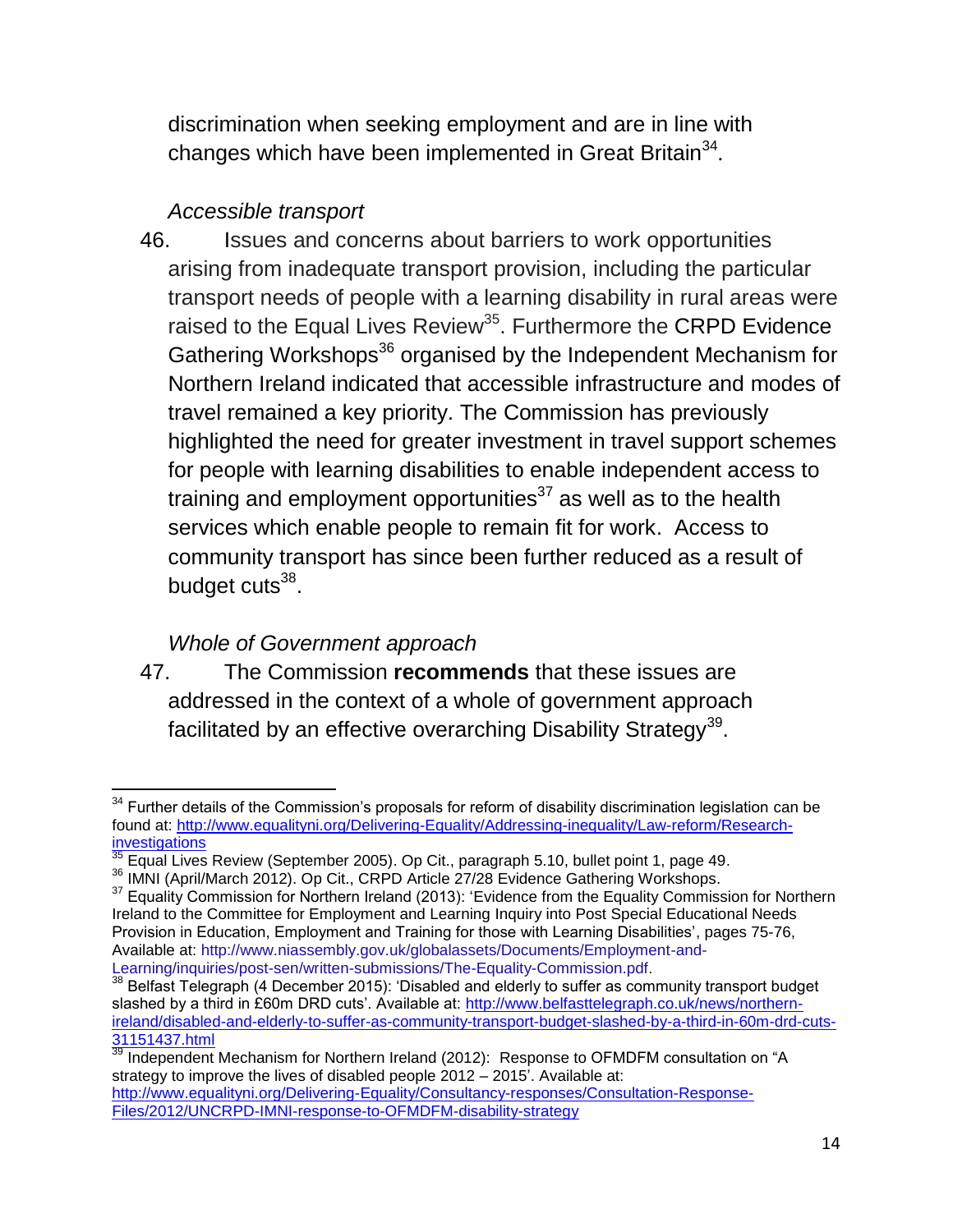### **Annex 1: The Equality Commission for Northern Ireland**

- 1. The Equality Commission for Northern Ireland (the Commission) is an independent public body established under the Northern Ireland Act 1998. The Commission is responsible for implementing the legislation on fair employment and treatment, sex discrimination and equal pay, race relations, sexual orientation, disability and age.
- 2. The Commission's remit also includes overseeing the statutory duties on public authorities to promote equality of opportunity and good relations under Section 75 of the Northern Ireland Act 1998 (Section 75) and to promote positive attitudes towards disabled people and encourage participation by disabled people in public life under the Disability Discrimination Act 1995.
- 3. The Commission's general duties include:
	- working towards the elimination of discrimination;
	- promoting equality of opportunity and encouraging good practice;
	- promoting positive / affirmative action
	- promoting good relations between people of different racial groups;
	- overseeing the implementation and effectiveness of the statutory duty on relevant public authorities;
	- keeping the legislation under review;

 $\overline{a}$ 

- promoting good relations between people of different religious belief and / or political opinion.
- 4. The Commission, with the Northern Ireland Human Rights Commission, has been designated under the United Nations Convention on the rights of Persons with Disabilities (CRPD) as the independent mechanism tasked with promoting, protecting and monitoring implementation of CRPD in Northern Ireland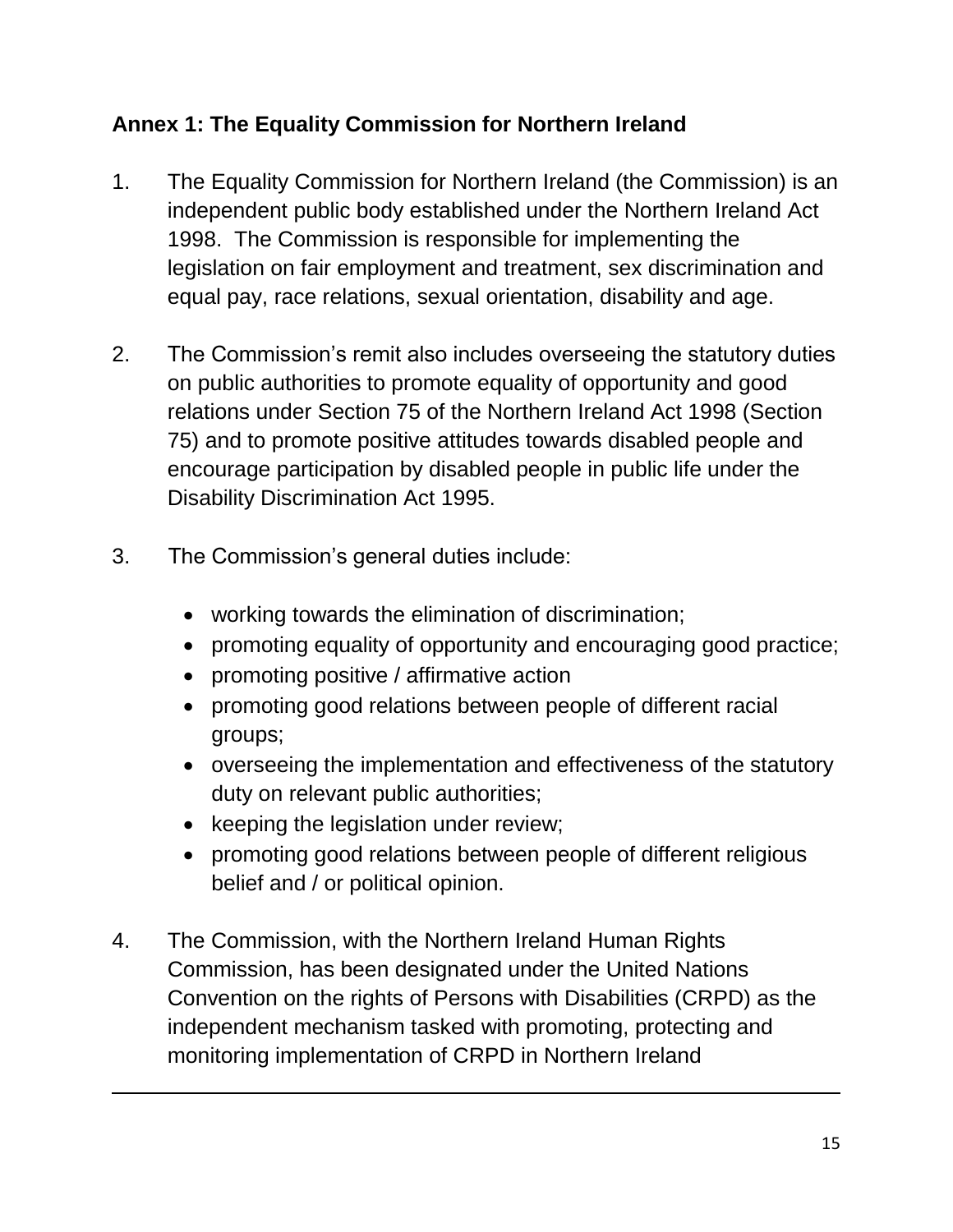### **Annex 2**

### **United Nations Convention the Rights of Persons with Disabilities**

#### *Article 27 - Work and employment*

1. States Parties recognize the right of persons with disabilities to work, on an equal basis with others; this includes the right to the opportunity to gain a living by work freely chosen or accepted in a labour market and work environment that is open, inclusive and accessible to persons with disabilities. States Parties shall safeguard and promote the realization of the right to work, including for those who acquire a disability during the course of employment, by taking appropriate steps, including through legislation, to, inter alia:

a) Prohibit discrimination on the basis of disability with regard to all matters concerning all forms of employment, including conditions of recruitment, hiring and employment, continuance of employment, career advancement and safe and healthy working conditions;

b) Protect the rights of persons with disabilities, on an equal basis with others, to just and favourable conditions of work, including equal opportunities and equal remuneration for work of equal value, safe and healthy working conditions, including protection from harassment, and the redress of grievances;

c) Ensure that persons with disabilities are able to exercise their labour and trade union rights on an equal basis with others;

d) Enable persons with disabilities to have effective access to general technical and vocational guidance programmes, placement services and vocational and continuing training;

e) Promote employment opportunities and career advancement for persons with disabilities in the labour market, as well as assistance in finding, obtaining, maintaining and returning to employment;

f) Promote opportunities for self-employment, entrepreneurship, the development of cooperatives and starting one's own business;

g) Employ persons with disabilities in the public sector;